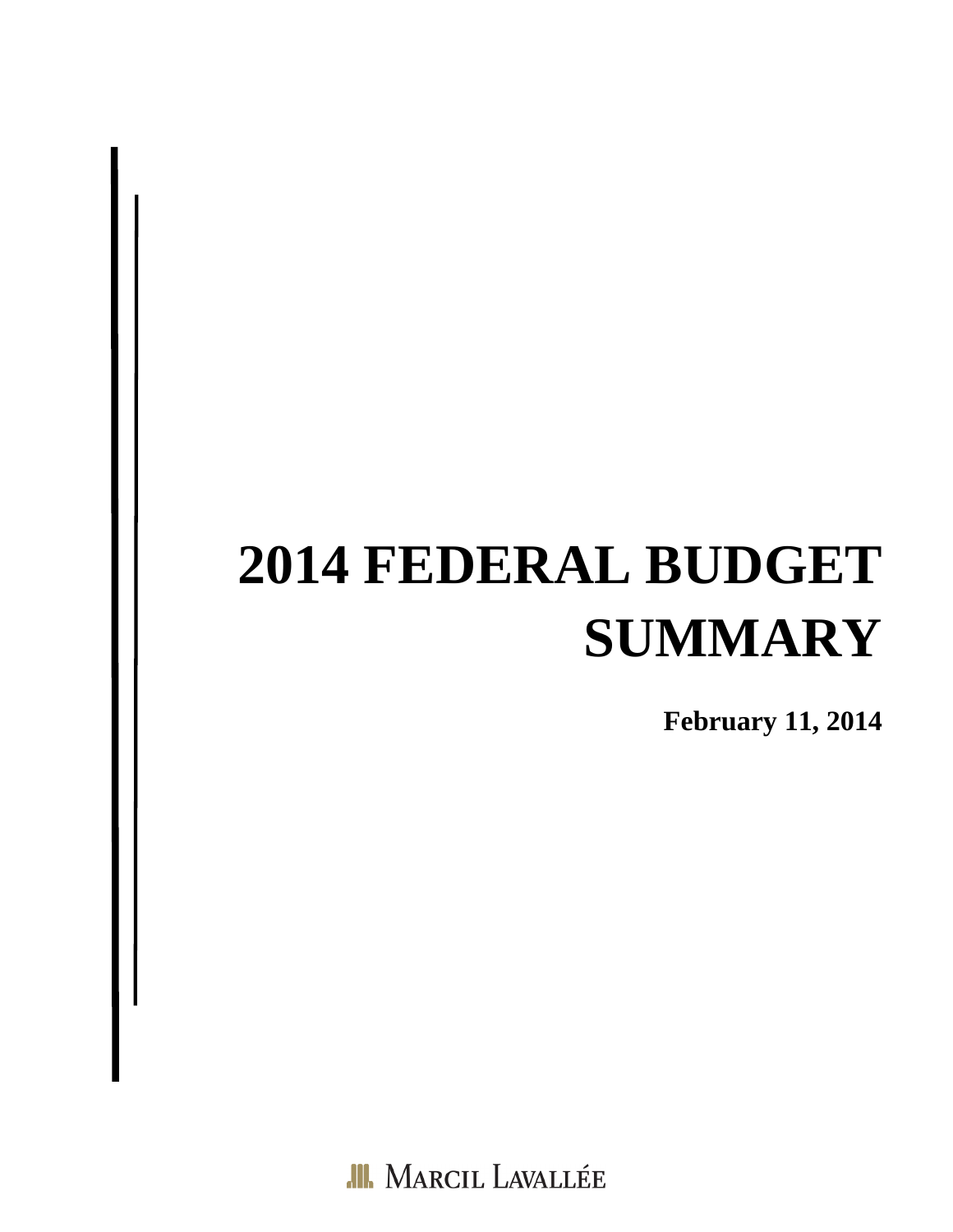# **TABLE OF CONTENTS**

[Introduction](#page-2-0)

[Personal Income Tax Measures](#page-3-0)

[Business Income Tax Measures](#page-5-0)

[Charities and Non-Profit Organizations](#page-6-0)

[International Taxation](#page-6-1)

[Sales and Excise Tax Measures](#page-7-0)

[Other Measures](#page-8-0)

[Customs Tariff Measures](#page-9-0)

Notice to Users

# **III.** MARCIL LAVALLÉE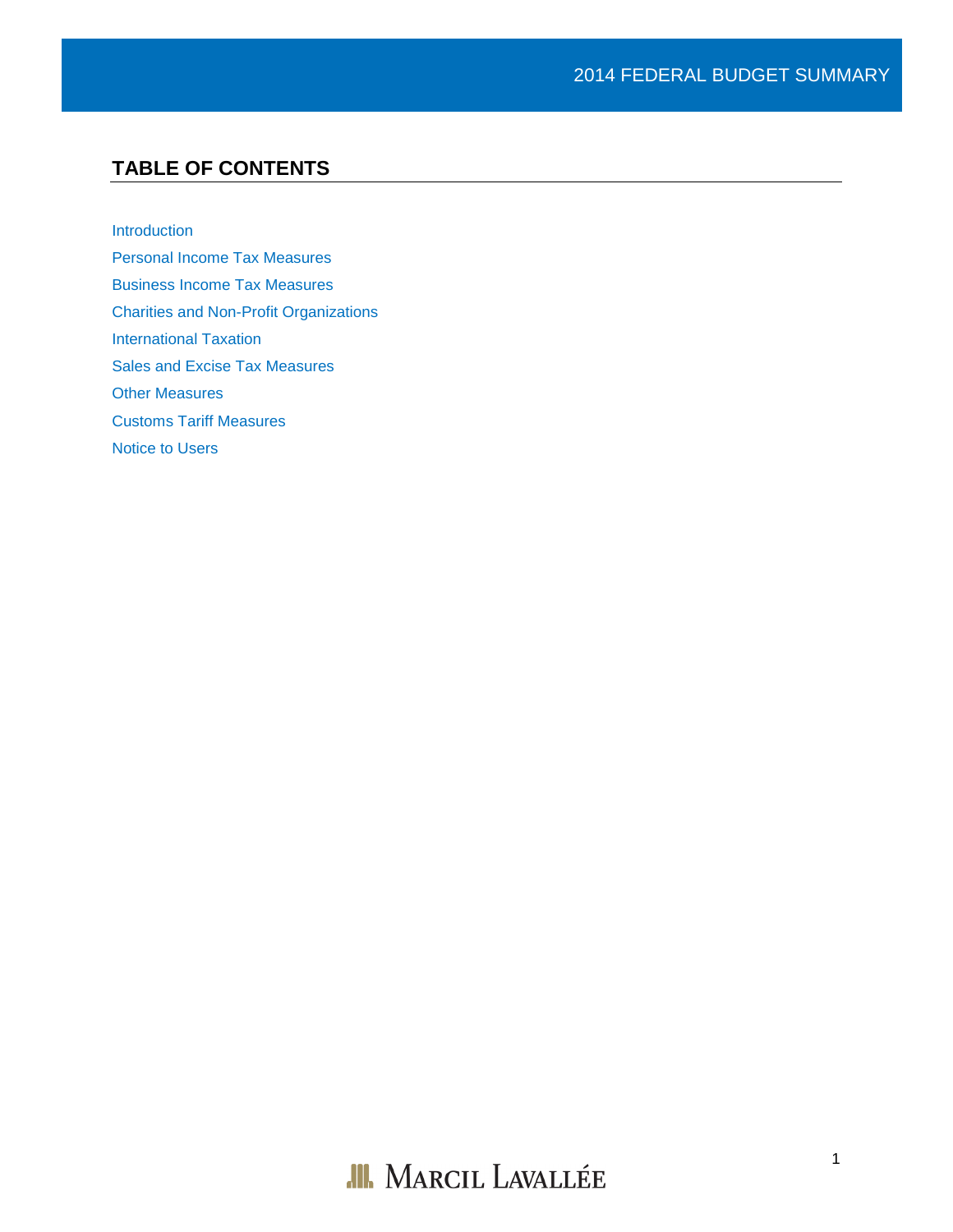## <span id="page-2-0"></span>**INTRODUCTION**

On February 11, 2014, Minister of Finance Jim Flaherty tabled Economic Action Plan 2014, which in his opinion, confirms that the Government is on track to return to balanced budgets in 2015, with new measures that will create jobs and opportunities in an uncertain global economy.

With no new taxes on Canadian families or businesses, Economic Action Plan 2014 projects that the deficit will decline to \$2.9 billion in 2014–15, after taking into account a \$3 billion annual adjustment for risk. A surplus of \$6.4 billion is expected in 2015–16, again after taking into account a \$3 billion annual adjustment for risk.

**Here are the highlights of the 2014 budget.**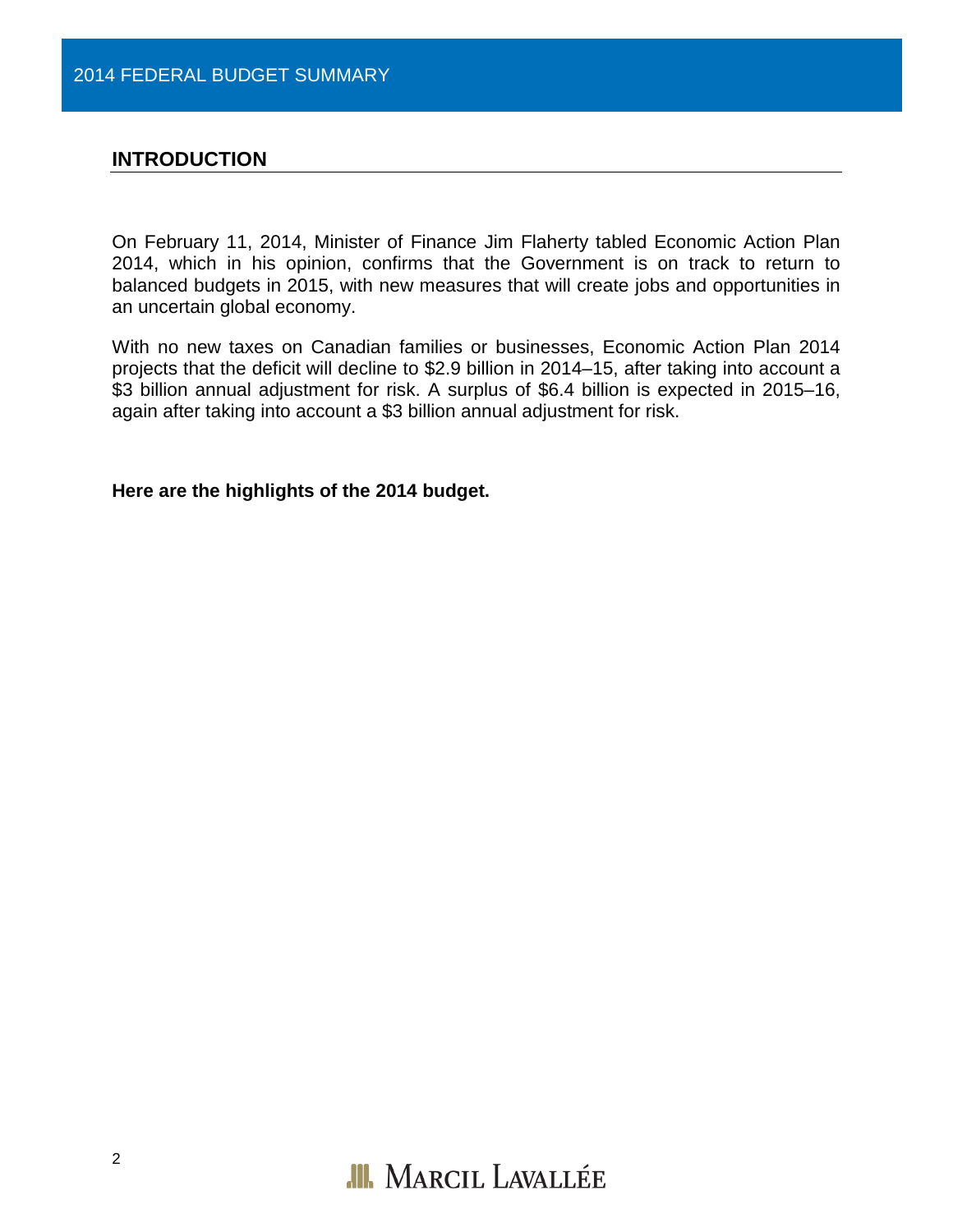# <span id="page-3-0"></span>**PERSONAL INCOME TAX MEASURES**

# **Adoption Expense Tax Credit**

The budget proposes to increase the maximum amount of eligible expenses to \$15,000 per child for 2014. This maximum amount will be indexed to inflation for taxation years after 2014.

# **Medical Expense Tax Credit**

The budget proposes that amounts paid for the design of an individualized therapy plan be eligible for the Medical Expense Tax Credit (METC) if the cost of the therapy itself would be eligible for the METC and the following conditions are met:

- > an individualized therapy plan is required to access public funding for specialized therapy, or a medical doctor or an occupational therapist (or, in the case of a mental impairment, a medical doctor or psychologist) prescribes an individualized therapy plan;
- > the plan is designed for an individual with a severe and prolonged mental or physical impairment who is, because of the impairment, eligible for the Disability Tax Credit; and
- > the amounts are paid to persons ordinarily engaged in the business of providing such services to unrelated individuals.

The budget also proposes to add to the list of expenditures eligible under the METC expenses for service animals specially trained to assist an individual in managing their severe diabetes.

These measures will apply to expenses incurred after 2013.

# **Search and Rescue Volunteers Tax Credit**

The budget proposes to introduce a Search and Rescue Volunteers Tax Credit (SRVTC) to allow eligible ground, air and marine search and rescue volunteers to claim a 15-per-cent nonrefundable tax credit based on an amount of \$3,000.

An eligible individual will be a search and rescue volunteer who performs at least 200 hours of volunteer search and rescue services in a taxation year, for one or more ground, air or marine search and rescue organizations.

Volunteer search and rescue service hours will be ineligible if the individual also provides search and rescue services, otherwise than as a volunteer, to that organization.

An individual who claims the SRVTC will be ineligible for the existing tax exemption of up to \$1,000 for honoraria paid by a government, municipality or public authority to an emergency services volunteer.

This measure will apply to the 2014 and subsequent taxation years.

# **Extension of the Mineral Exploration Tax Credit for Flow-Through Share Investors**

The budget proposes to extend eligibility for the Mineral Exploration Tax Credit for one year, to flow-through share agreements entered into before April 1, 2015.

# **Farming and Fishing Businesses**

The budget proposes to extend eligibility for the intergenerational rollover and the lifetime capital gains exemption to:

- property of an individual used principally in a combination of farming and fishing;
- > an individual's shares in a corporation, or interest in a partnership, where the corporation or partnership carries on both a farming business and a fishing business.

This measure will apply to dispositions and transfers that occur in the 2014 and subsequent taxation years.

# **Tax Deferral for Farmers**

The tax deferral is targeted at breeding livestock. The budget proposes to extend this tax deferral to bees, and to all types of horses that are over 12 months of age, that are kept for breeding.

This measure will apply to the 2014 and subsequent taxation years.

# **Amateur Athlete Trusts**

The budget proposes to allow income that is contributed to an amateur athlete trust to qualify as earned income for the purpose of determining the RRSP contribution limit of the trust's beneficiary.

# **JII.** MARCIL LAVALLÉE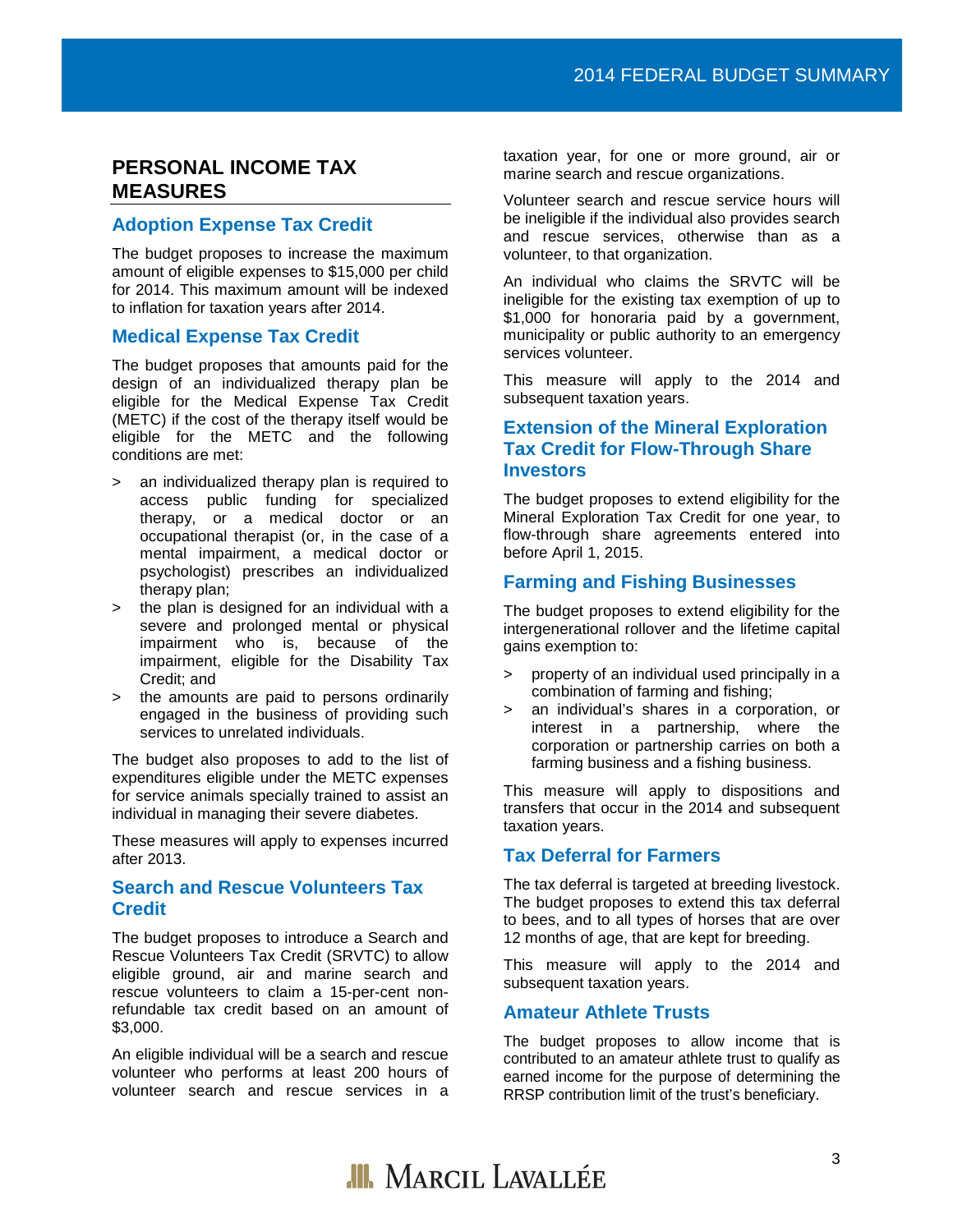This measure will apply in respect of contributions made to amateur athlete trusts after 2013. In addition, individuals who contributed to an amateur athlete trust before 2014 will be permitted to make an election to have income that was contributed to the trust in 2011, 2012 and 2013 also qualify as earned income. An individual will be required to make the election in writing and submit it to the Canada Revenue Agency on or before March 2, 2015.

#### **Pension Transfer Limits**

The budget proposes that, under certain circumstances, the maximum transferable amount for a plan member who is leaving an underfunded registered pension plan (RPP) be the same as if the RPP were fully funded.

This rule will be available in respect of a commutation payment to a plan member who is leaving an RPP if that payment has been reduced due to plan underfunding and either:

- where the plan is an RPP other than an individual pension plan, the reduction in the estimated pension benefit that results in the reduced commutation payment is approved pursuant to the applicable pension benefits standards legislation; or
- > where the plan is an individual pension plan, the commutation payment to the plan member is the last payment made from the plan (i.e., the plan is being wound up).

The existing requirement that the application of this rule must be approved by the Minister of National Revenue will be maintained.

This measure will apply in respect of commutation payments made after 2012.

#### **GST/HST Credit Administration**

The budget proposes to eliminate the need for an individual to apply for the GST/HST Credit and to allow the Canada Revenue Agency to automatically determine if an individual is eligible to receive the GST/HST Credit. A notice of determination will be sent to each individual who is eligible for the GST/HST Credit. In the case of eligible couples, the GST/HST Credit will be paid to the spouse or common-law partner whose tax return is assessed first.

An ineligible individual, however, will be able to obtain a notice of determination upon request,

which will preserve their right to object to the determination.

This measure will apply in respect of income tax returns for the 2014 and subsequent taxation years.

#### **Tax on Split Income**

The budget proposes that the definition "split income" be modified to include income that is, directly or indirectly, paid or allocated to a minor from a trust or partnership, if:

- > the income is derived from a source that is a business or a rental property; and
- > a person related to the minor:
	- is actively engaged on a regular basis in the activities of the trust or partnership to earn income from any business or rental property; or
	- has, in the case of a partnership, an interest in the partnership (whether held directly or through another partnership).

This measure will apply to the 2014 and subsequent taxation years.

#### **Graduated Rate Taxation of Trusts and Estates**

The budget proposes to proceed with the measures described in the consultation paper of June 3, 2013.

Specifically, the budget proposes to apply flat top-rate taxation to grandfathered *inter vivos* trusts, trusts created by will and certain estates (including a number of consequential changes). Two exceptions to this treatment are proposed.

First, graduated rates will apply for the first 36 months of an estate that arises on and as a consequence of an individual's death and that is a testamentary trust. If the estate remains in existence more than 36 months after the death, it will become subject to flat top-rate taxation at the end of that 36-month period.

Second, graduated rates will continue to be provided in respect of trusts having as their beneficiaries individuals who are eligible for the federal Disability Tax Credit.

Also under this proposal, testamentary trusts (other than estates for their first 36 months) and grandfathered *inter vivos* trusts will not benefit

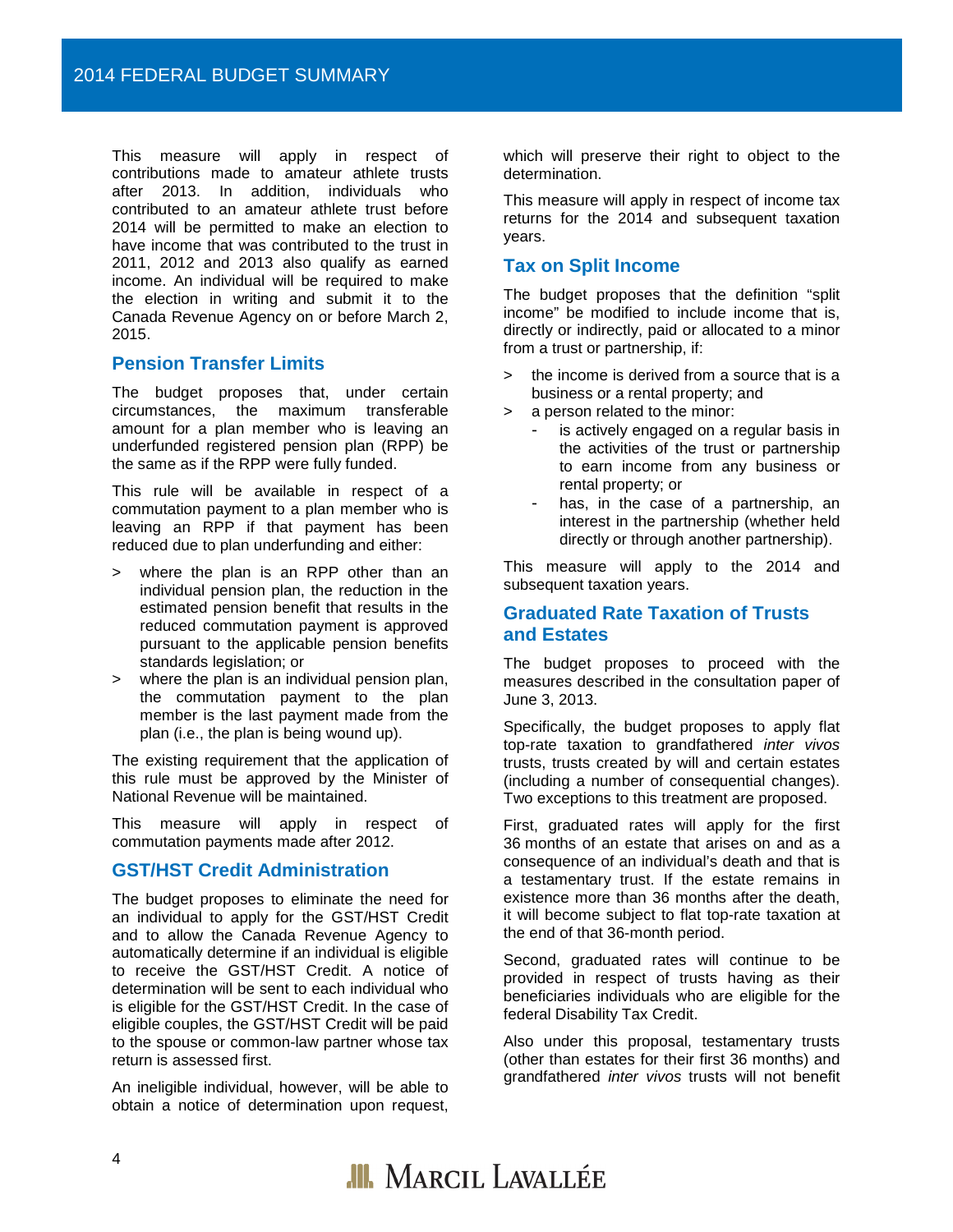from special treatment under a number of related tax rules, in particular:

- > an exemption from the income tax instalment rules;
- > an exemption from the requirement that trusts have a calendar year taxation year and fiscal periods that end in the calendar year in which the period began;
- > the basic exemption in computing alternative minimum tax;
- > preferential treatment under Part XII.2 of the *Income Tax Act*;
- > classification as a personal trust without regard to the circumstances in which beneficial interests in the trust have been acquired;
- > the ability to make investment tax credits available to a trust's beneficiaries; and
- > a number of tax administration rules that otherwise apply only to ordinary individuals.

Testamentary trusts that do not already have a calendar year taxation year will have a deemed taxation year-end on December 31, 2015 (or in the case of an estate for which that 36-month period ends after 2015, the day on which that period ends).

This measure will apply to the 2016 and subsequent taxation years.

#### **Non-Resident Trusts**

The budget proposes to eliminate the 60-month exemption from the deemed residence rules, including related rules that apply to non-resident trusts. Where the 60-month exemption applies the trust is not subject to Canadian taxation on its foreign-source income.

This measure will apply in respect of trusts for taxation years:

- > that end after 2014 if, at any time that is after 2013 and before February 11, 2014, the 60-month exemption applies in respect of the trust, and no contributions are made to the trust on or after February 11, 2014 and before 2015; or
- > as of February 11, 2014 in any other case.

# <span id="page-5-0"></span>**BUSINESS INCOME TAX MEASURES**

## **Remittance Thresholds for Employer Source Deductions**

The budget will:

- > increase the threshold level of average monthly withholdings at which employers are required to remit up to two times per month to \$25,000 from \$15,000; and
- > increase the threshold level of average monthly withholdings at which employers are required to remit up to four times per month to \$100,000 from \$50,000.

This measure will apply in respect of amounts to be withheld after 2014.

#### **Tax Incentives for Clean Energy Generation**

The budget proposes to expand Class 43.2 to include water-current energy equipment and equipment used to gasify eligible waste fuel for use in a broader range of applications.

# **Consultation on Eligible Capital Property**

The budget announces a public consultation on a proposal to repeal the eligible capital property regime, replace it with a new capital cost allowance (CCA) class available to businesses and transfer taxpayers' existing cumulative eligible capital pools to the new CCA class.

#### **Proposed Rules**

#### *New CCA class*

Expenditures would be included in the new CCA class at a 100-per-cent inclusion rate. The new class would have a 5-per-cent annual depreciation rate.

#### *Special rules*

Special rules would apply in respect of goodwill and in respect of expenditures and receipts that do not relate to a specific property of the business.

# **JII.** MARCIL LAVALLÉE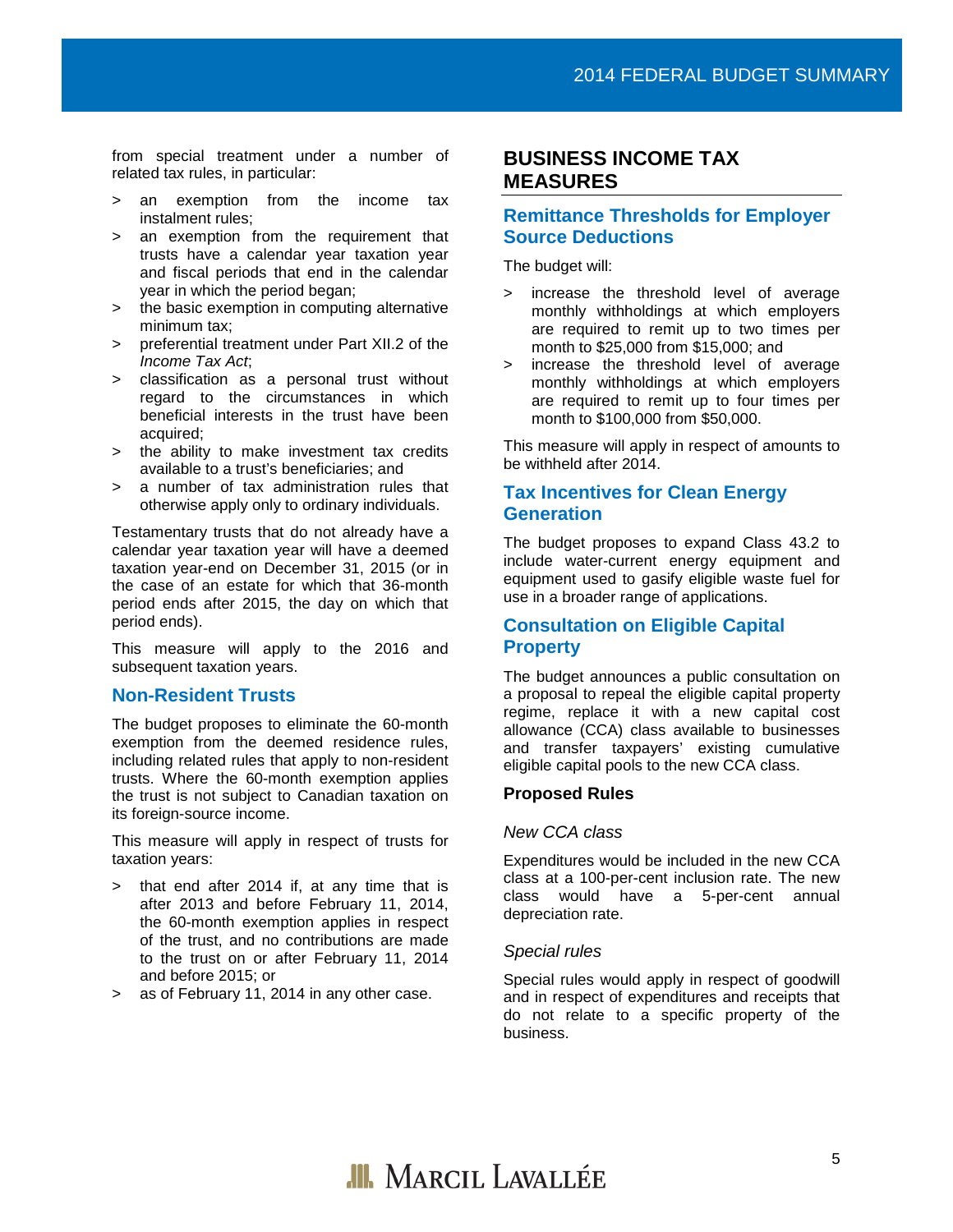#### *Transitional rules*

For the first ten years, the depreciation rate for the new CCA class would be 7 per cent in respect of expenditures incurred before the implementation of the new rules.

# <span id="page-6-0"></span>**CHARITIES AND NON-PROFIT ORGANIZATIONS**

## **Donations of Ecologically Sensitive Land**

The budget proposes to extend from five to ten years the carry-forward period for donations of ecologically sensitive land, or easements, covenants and servitudes on such land.

This measure will apply to donations made on or after February 11, 2014.

#### **Estate Donations**

The budget proposes to provide more flexibility in the tax treatment of charitable donations made in the context of a death that occurs after 2015. Donations made by will and designation donations will no longer be deemed to be made by an individual immediately before the individual's death. Instead, these donations will be deemed to have been made by the estate, at the time at which the property that is the subject of the donation is transferred to a qualified donee.

In addition, the trustee of the individual's estate will have the flexibility to allocate the available donation among any of: the taxation year of the estate in which the donation is made; an earlier taxation year of the estate; or the last two taxation years of the individual.

A qualifying donation will be a donation effected by a transfer, within the first 36 months after the individual's death, of property to a qualified donee.

This measure will apply to the 2016 and subsequent taxation years.

#### **Donations of Certified Cultural Property**

The value of a gift of property is deemed to be no greater than its cost to the donor if, generally, the donor acquired the property as part of a tax shelter gifting arrangement or held the property

for a short period. Gifts of certified cultural property are exempt from this rule and also benefit from a capital gains exemption.

The budget proposes to remove the exemption for certified cultural property acquired as part of a tax shelter gifting arrangement.

This measure will apply to donations made on or after February 11, 2014.

#### **State Supporters of Terrorism**

The budget proposes that where a charity (or a Canadian amateur athletic association) accepts a donation from a foreign state listed as a supporter of terrorism for purposes of the *State Immunity Act*, or from an agency of such a state, the Minister of National Revenue may refuse to register the charity (or amateur athletic association) or may revoke its registration*.*

This measure will apply to donations accepted on or after February 11, 2014.

#### **Consultation on Non-Profit Organizations**

The budget announces the Government's intention to review whether the income tax exemption for NPOs remains properly targeted and whether sufficient transparency and accountability provisions are in place. This review will not extend to registered charities or registered Canadian amateur athletic associations.

# <span id="page-6-1"></span>**INTERNATIONAL TAXATION**

#### **Captive Insurance**

The budget proposes to amend the existing antiavoidance rule in the foreign accrual property income (FAPI) regime relating to the insurance of Canadian risks.

Where the anti-avoidance rule applies, the affiliate's income from the insurance of the foreign risks and any income from a connected agreement or arrangement will be included in computing its FAPI.

This measure will apply to taxation years of taxpayers that begin on or after February 11, 2014.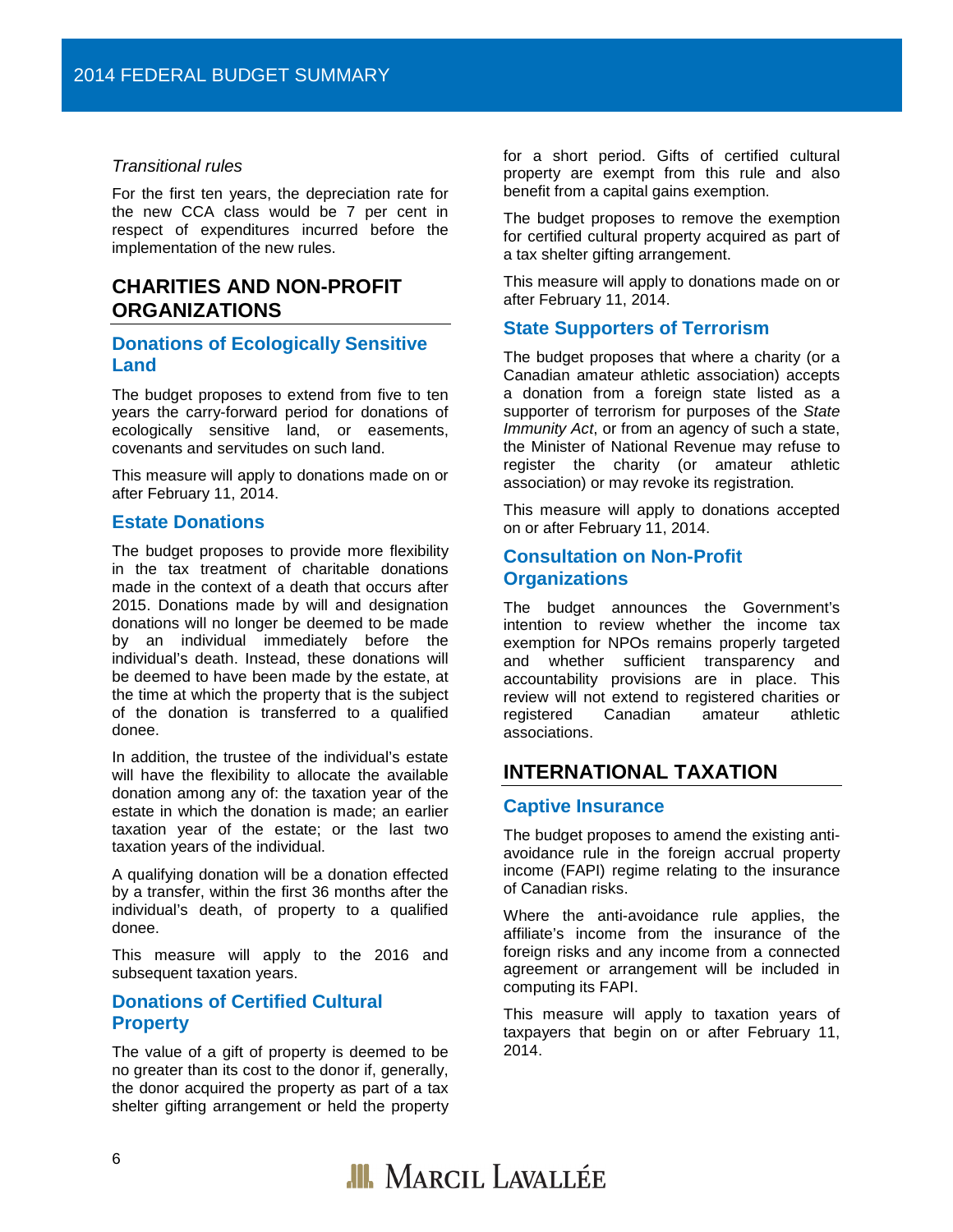#### **Offshore Regulated Banks**

The budget proposes to add new conditions for qualifying under the regulated foreign financial institution exception.

#### **Back-to-Back Loans**

The budget proposes to address back-to-back loan arrangements by adding a specific antiavoidance rule in respect of withholding tax on interest payments, and by amending the existing anti-avoidance provision in the thin capitalization rules.

This measure will apply, in respect of the thin capitalization rules, to taxation years that begin after 2014, and in respect of Part XIII withholding tax, to amounts paid or credited after 2014.

#### **Consultation on Tax Planning by Multinational Enterprises**

The Government is interested in obtaining views on how to ensure fairness among different categories of taxpayers (e.g., multinational enterprises, small businesses and individuals) and how to better protect the Canadian tax base, while maintaining an internationally competitive tax system that is attractive for investment.

The Government is seeking the views of stakeholders.

#### **Consultation on Treaty Shopping**

The Government invites comments from interested parties on a proposed rule to prevent treaty shopping.

The rule would use a general approach focussed on avoidance transactions and, in order to provide more certainty and predictability for taxpayers, the rule would contain specific provisions setting out the ambit of its application.

The rule would apply to taxation years that commence after the enactment of the rule into Canadian law.

# **Update on the Automatic Exchange of Information for Tax Purposes**

The Government of Canada successfully negotiated an intergovernmental agreement with the U.S. Under the approach in the Canada-U.S. agreement, which was signed on February 5, 2014, Canadian financial institutions will report to the Canada Revenue Agency (CRA)

information in respect of U.S. persons that will be transmitted by the CRA to the Internal Revenue Service (IRS) under the Canada-U.S. tax treaty and be subject to its confidentiality safeguards.

Meanwhile, the CRA will receive information from the U.S. in respect of Canadian resident taxpayers that hold accounts at U.S. financial institutions.

# <span id="page-7-0"></span>**SALES AND EXCISE TAX MEASURES**

# **Improving the Application of the GST/HST to the Health Care Sector**

#### **Designing Training for Individuals with a Disorder or Disability**

The budget proposes to expand the exemption for training that is specially designed to assist individuals with a disorder or disability to also exempt the services of designing an individualized training plan that sets the specific needs and training objectives for the individual. The exemption will apply to the initial development and design of the plan and any subsequent adjustments.

This measure will apply to supplies made after February 11, 2014.

#### **Acupuncturists' and Naturopathic Doctors' Services**

The budget proposes that acupuncturists and naturopathic doctors be added to the list of health care practitioners whose professional services rendered to individuals are exempt from the GST/HST.

This measure will apply to supplies made after February 11, 2014.

#### **Eyewear Specially Designed to Electronically Enhance the Vision of Individuals with Vision Impairment**

The budget proposes to add eyewear specially designed to treat or correct a defect of vision by electronic means, if supplied on the written order of a physician or optometrist for use by a consumer named in the order, to the list of GST/HST zero-rated medical and assistive devices.

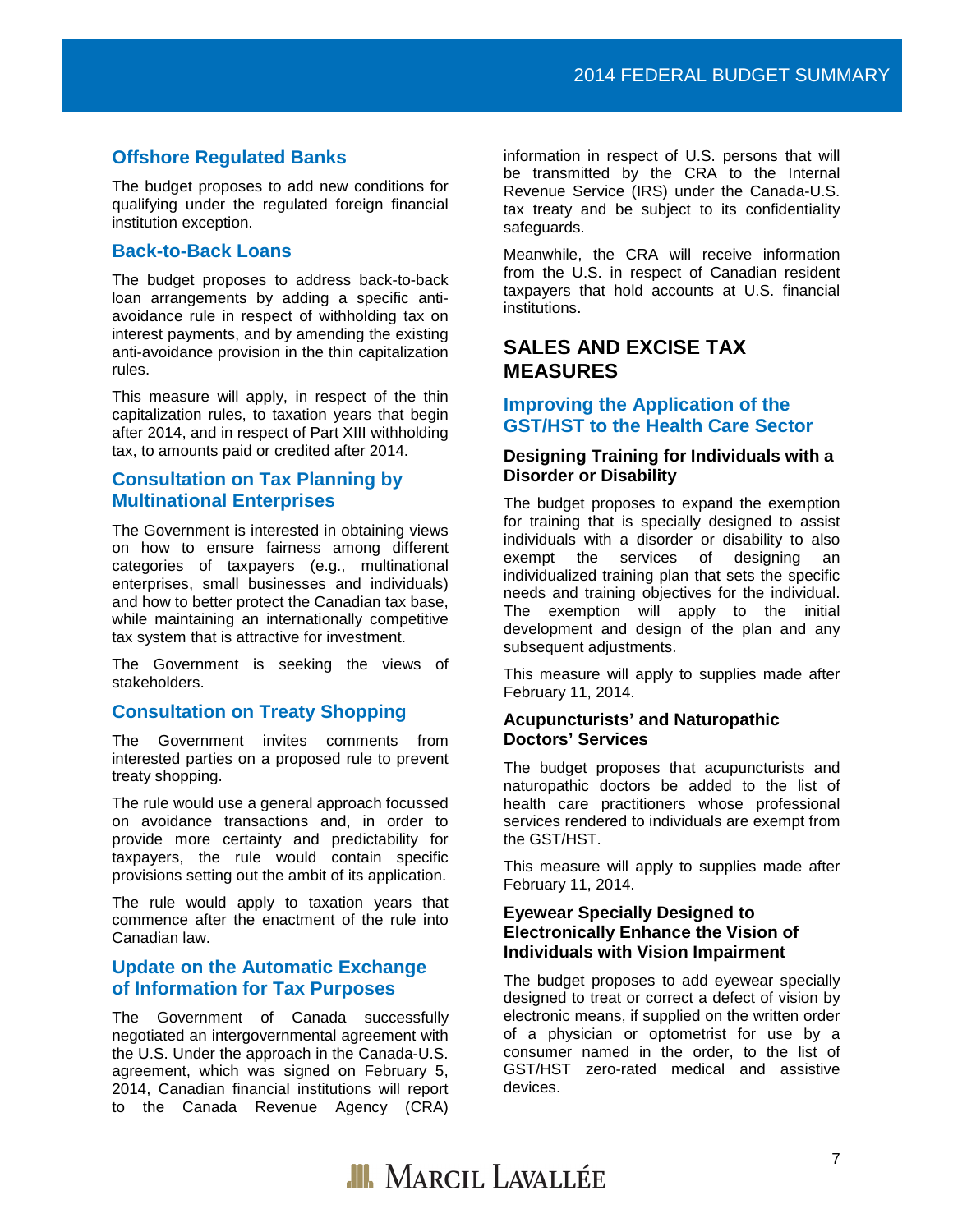This measure will apply to supplies made after February 11, 2014.

#### **GST/HST Election for Closely Related Persons**

The budget proposes to extend, effective January 1, 2015, the availability of the group relief to new members that have not yet acquired any property, provided that the new members continue as going concerns engaged exclusively in commercial activities.

It is also proposed that a filing requirement in relation to the group relief election be introduced. Effective January 1, 2015, parties to a new election will be required to file that election in a prescribed manner with the Canada Revenue Agency. Generally, the election will have to be filed by the first date on which any of the parties to the election is required to file a return for the period in which the election becomes effective. Parties to an election made before January 1, 2015 that is in effect on January 1, 2015 will also be required to comply with this filing requirement, but will have until January 1, 2016 to do so.

In addition, the budget proposes that parties to an existing or new group relief election be subject to a joint and several (or solidary) liability provision with respect to the GST/HST liability that may arise in relation to supplies made between them on or after January 1, 2015.

#### **Joint Ventures**

In order to allow more commercial joint venture activities and participants access to the GST/HST simplification benefits available under the joint venture election, the Government intends to propose new joint venture election measures, as well as complementary antiavoidance measures, that will allow the participants in a joint venture to make the joint venture election as long as the activities of the joint venture are exclusively commercial and the participants are engaged exclusively in commercial activities.

#### **Strengthening Compliance with GST/HST Registration**

The budget proposes that the Minister of National Revenue be given the discretionary authority to register and assign a GST/HST registration number where a person fails to

comply with the requirement to register, even after having been notified of the requirement to register by the CRA.

This measure will apply on Royal Assent to the enacting legislation.

# **Standardizing Sanctions Related to False Statements in Excise Tax Returns**

The budget proposes to add a new administrative monetary penalty, and to amend the existing criminal offence, for the making of false statements or omissions in an excise tax return and related offences under the non-GST/HST portion of the *Excise Tax Act*. These provisions will be consistent with the GST/HST portion of the *Excise Tax Act*.

These measures will apply to excise tax returns filed after the day of Royal Assent to the enacting legislation.

# <span id="page-8-0"></span>**OTHER MEASURES**

#### **Canada Job Grant**

The Canada Job Grant will be launched in 2014.

Businesses with a plan to train unemployed and underemployed Canadians for a new or a better job will be eligible to apply for a Canada Job Grant. All Canadians seeking training can, in partnership with an employer, benefit from the Canada Job Grant.

The Canada Job Grant could provide up to \$15,000 per person for training costs, including tuition and training materials, which includes up to \$10,000 in federal contributions. Employers would be required to contribute on average onethird of the total costs of training. Small businesses will benefit from flexible arrangements under the Canada Job Grant, such as the potential to count wages as part of the employer contribution.

The Grant will be for short-duration training provided by an eligible third-party trainer, such as community colleges, career colleges, trade union centres and private trainers. Training can be provided in a classroom, on site at a workplace or online.